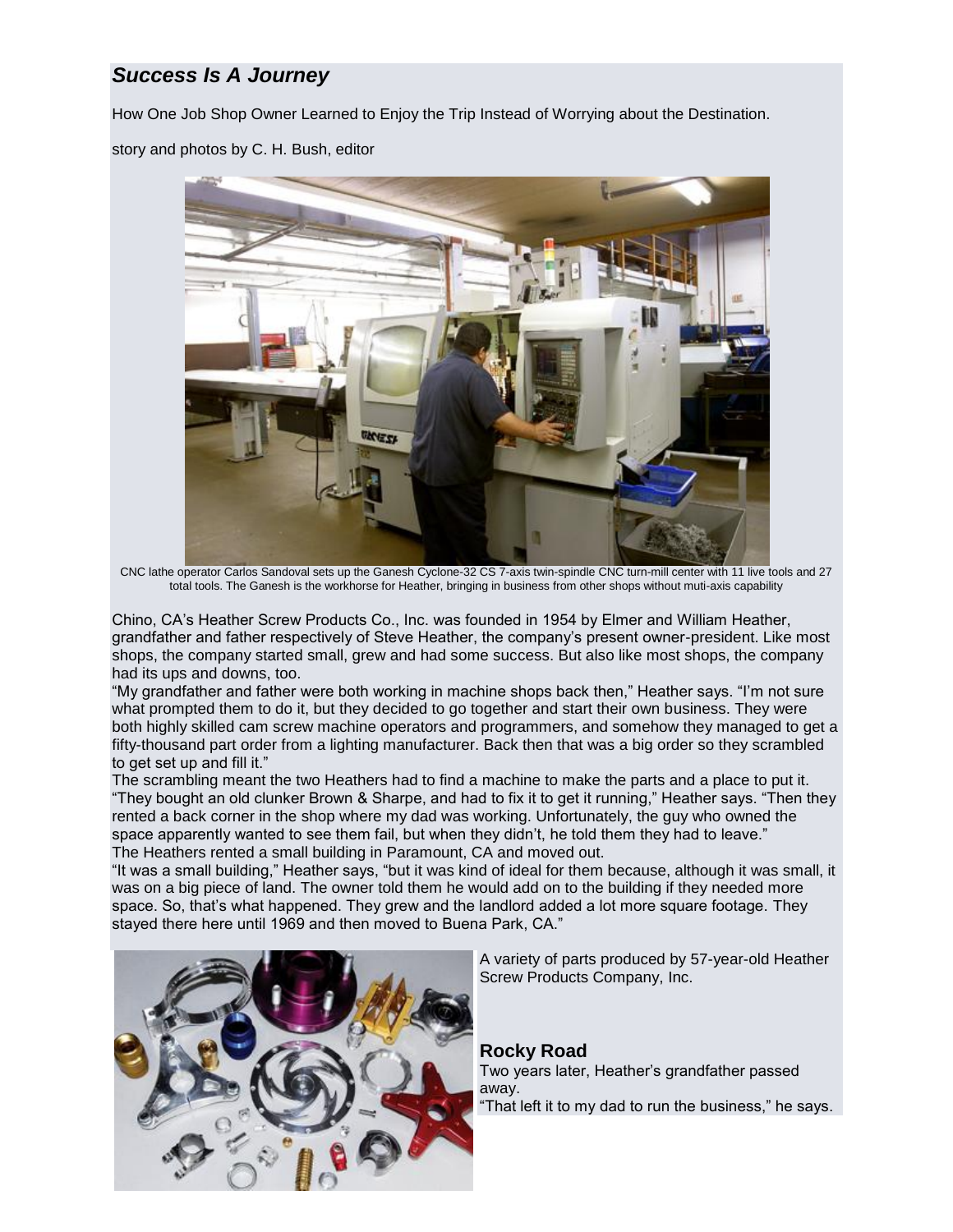"For a number of years things went very well for him, but in the early '80s, things slowed down and business dropped off. In fact, it got bad enough that he seriously thought about selling the business. I was about fourteen at the time. Dad listed the business with a broker, and that guy came in with a really lowball offer. That left my dad facing a tough decision. Take the offer, which was embarrassingly low, or keep struggling to keep the business alive."

Which is where young Steve Heather entered the picture.

"I was in junior high at the time," Heather says. "I could tell my dad was really worried, almost depressed. So, one day, when I got home from school, I called him and talked to him about it. He said he had until the end of the day to let the broker know if he was interested. He said, 'I don't want to give it away, but I don't know what to do.' I said, Dad, if you're not happy with the offer, don't take it.' I told him, 'I'll help you at the shop, if you need help.' So, he said, 'Maybe I won't take the offer then.' And he didn't. I don't know if my offer to help had any effect on his decision, but I like to think it did."



Steve Heather, L, and CNC mill setup machinist Gene Spielman discuss tolerance and QC requirements needed on a part. In the background is a Scherr Tumico optical comparator.

## **Father and Son**

The young Heather began working with his dad after school.

"When school was over, I worked with him the whole summer," he says. "After that, I started working every day after school and on weekends. I did that until I graduated, and then started working full time. He taught me everything I needed to eventually run the business. Initially, I worked on second op stuff, drill presses, lathes, tapping, that kind of thing. Then, after a while, when he'd get busy on the screw machines, he'd need me there, so, I ended up learning to

program the cam machines and fix them when they broke down. The funny thing is, I suddenly realized that I really liked the business. I thought, 'Hey, this can be a pretty good challenging career.' I was actually happy working with dad."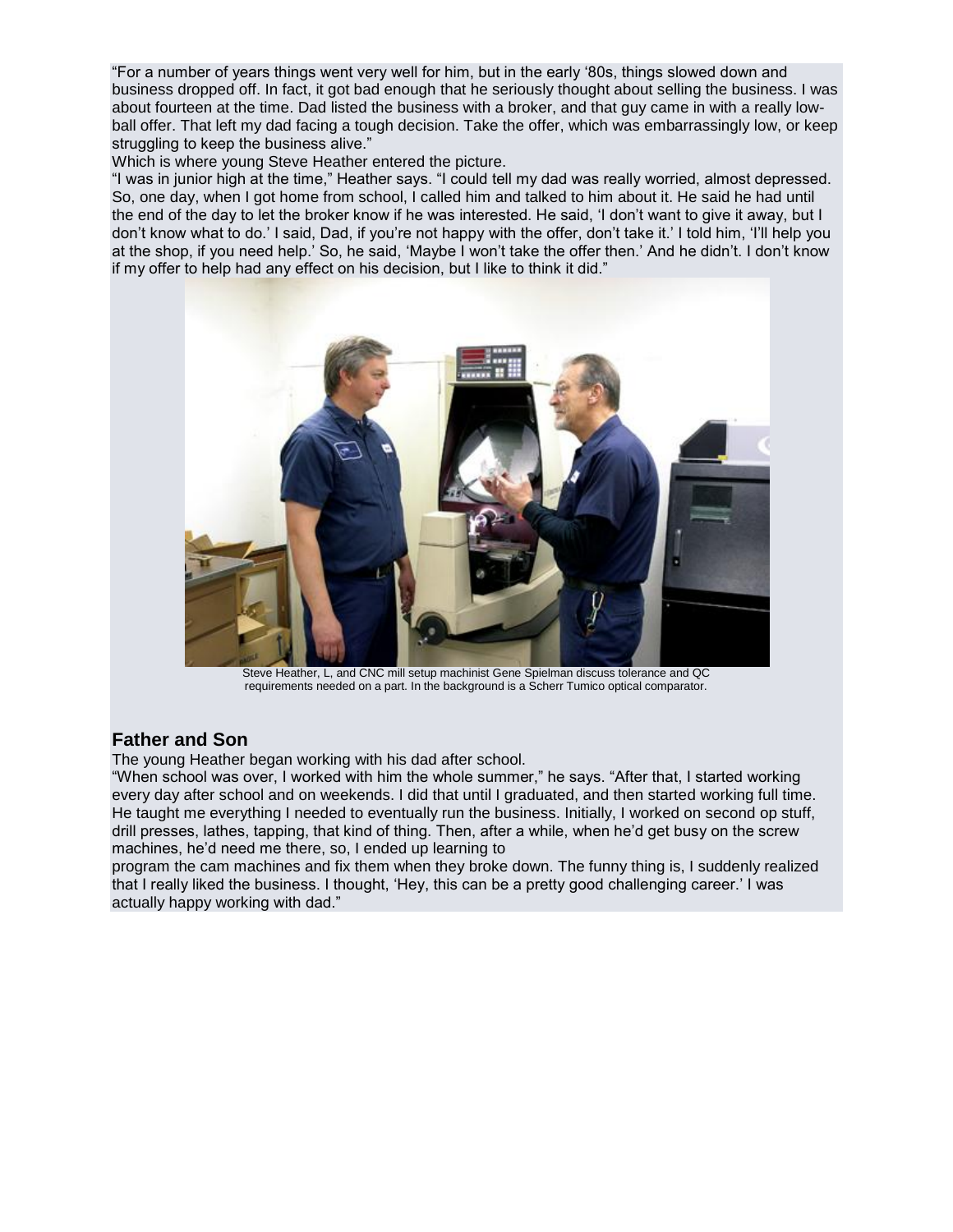

The Ganesh Cyclone GT-32 is a 3-axis 1.25" (32mm) bar diameter gang-tooled CNC screw machine. The gang tool slide allows great flexibility in tool placement. Dual insert boring bars provode two tools in one tool shank. A bank of 4-driven tools can be mounted on the cross slide to work in conjunction with the full C-axis spindle to complete the milling and drilling features on the workpiece. An 8-station tool turret can also be added to the cross slide for additional tooling.

#### **Major Moves**

Heather Screw Products made some major moves over the next couple of years.

"For one thing, I had been going to a community college at night taking classes in CNC programming," Heather says. "I figured that, if I was going to stay with the business, I wanted to do more than what we were doing with just cam-driven screw machines. So, in 1989 we bought our first CNC Machine, a Femco lathe. Dad was a great screw machine machinist, but he wasn't too interested in CNC. He basically left the CNC stuff to me, which was fine. I loved it."

In 1991 the Heathers left Buena Park and moved to a 4,800-sq-ft location about a mile from their current location in Chino, CA,

"After we moved to Chino, we kept getting jobs to quote that were good lathe jobs for the CNC, but they also had mill work to do on them. We didn't have a CNC mill at that time, so I said, 'Dad, if we had a CNC mill to go with the lathe, we could get a lot more work. He finally agreed, and we bought our first CNC mill, a Fadal."

In 1997 Heather's father passed away, leaving the business to him just as his father had done. "Actually, dad had turned over most of the business management to me by 1995," Heather says, "so I was ready by then to handle it without help. And, of course, my wife, Tina, was working with me to handle billing, accounting and other paperwork. My mom comes in to the office three days a week to help, too. They've both been a tremendous help."